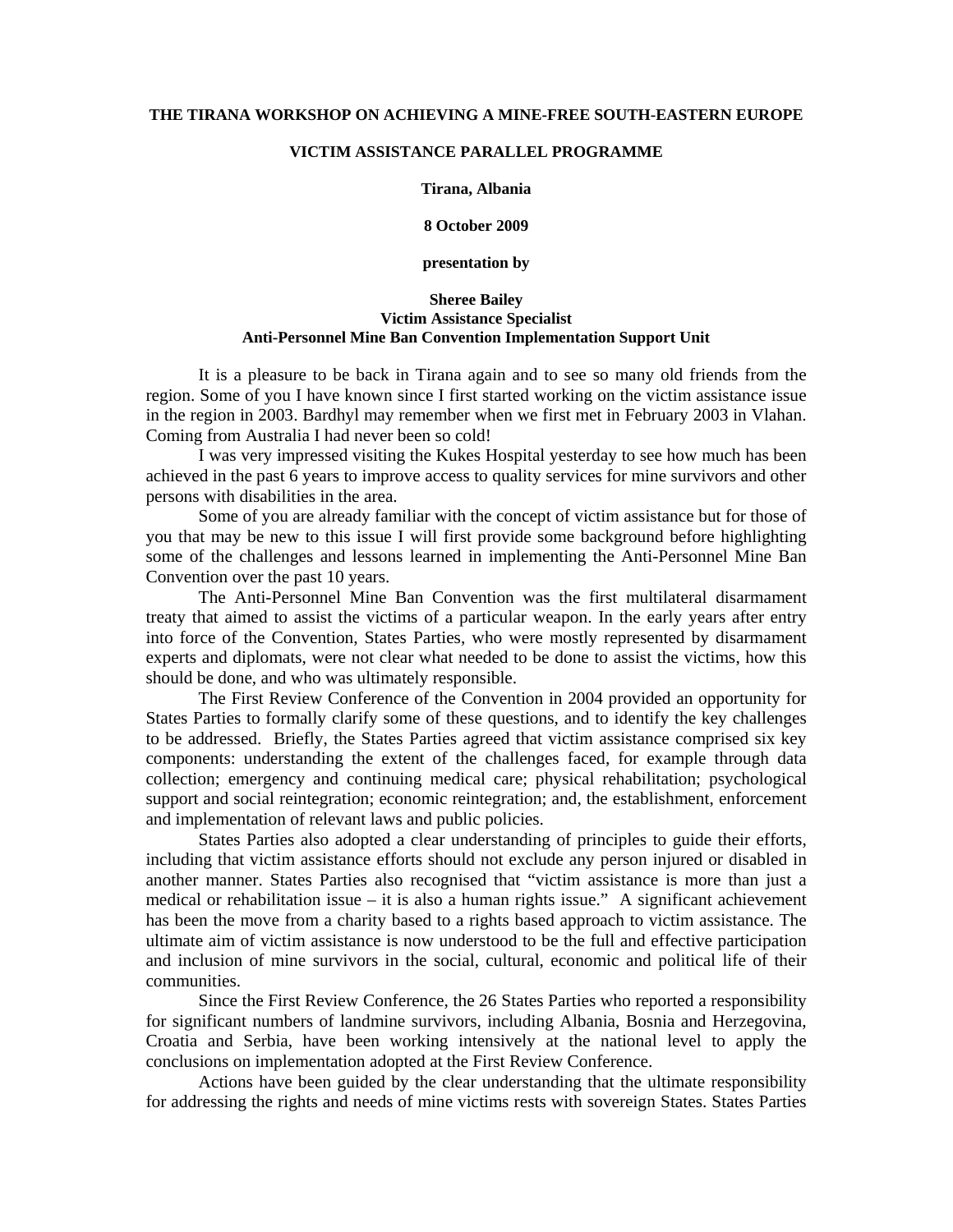have come to understand that objectives and plans should see that victim assistance is integrated into broader healthcare, rehabilitation, development, disability and human rights contexts. As such, relevant ministries and agencies need to be at the forefront of "victim assistance" efforts.

In some countries, strategies already exist for the healthcare or disability sector or for poverty reduction more generally. When plans exist, the focus should be to ensure that mine survivors have access to the services and benefits enshrined within those plans. In other countries, there is a need to engage all relevant ministries in the process of developing a comprehensive plan to address the rights and needs of persons with disabilities, including mine survivors.

The Mine Ban Convention's work on victim assistance has inspired the inclusion of commitments to assist victims of specific weapons in other international humanitarian law instruments. The victim assistance provision in the Convention and the understandings adopted at the Nairobi Summit provided the basis for a comprehensive legal obligation to provide assistance to the victims in the Convention on Cluster Munitions. In 2008 an action plan for victim assistance in the context of the Convention on Certain Conventional Weapons' (CCW) Protocol V on explosive remnants of war was also adopted. The framework developed for victim assistance in the context of this Convention is equally applicable to addressing the rights and needs of victims of other explosive remnants of war, including unexploded cluster submunitions. It is important to ensure that appropriate steps are taken to harmonise efforts and foster synergies in the implementation of all relevant instruments in relation to victim assistance.

 Another important development since the First Review Conference is the Convention on the Rights of Persons with Disabilities. The CRPD provides a new standard by which to measure victim assistance efforts and can provide guidance to all States in meeting their responsibilities to persons with disabilities, including mine survivors. The CRPD has clear linkages with the six components of victim assistance and provides States with a more systematic, sustainable and human rights based approach by bringing victim assistance into the broader context of policy and planning for persons with disabilities more generally.

 In terms of challenges, the 2003 study on Landmine Victim Assistance in South East Europe identified several challenges in adequately addressing the rights and needs of mine victims. These challenges included:

- Facilitating access to appropriate healthcare and rehabilitation facilities
- Affordability of appropriate healthcare and rehabilitation
- Improving and upgrading facilities for rehabilitation and psycho-social support
- Creating opportunities for employment and income generation
- Capacity building and on-going training of healthcare practitioners, including doctors, nurses, physiotherapists and orthopedic technicians
- Raising awareness on the rights and needs of persons with disabilities
- Establishing an effective social welfare system and legislation to protect the rights of all persons with disabilities, including mine survivors
- Obtaining sufficient funding to support programs and coordination of donor support
- Supporting local NGOs and agencies to ensure sustainability of programs

In our discussions today it will be interesting to hear what steps have been undertaken to overcome these challenges or if the challenges remain and if new challenges have been identified.

The challenges faced in this region are not unlike the challenges faced by other States reporting a responsibility for significant numbers of mine survivors. In particular, there is the persistent challenge of translating increased understanding on victim assistance into tangible improvements in the quality of daily life of mine victims on the ground.